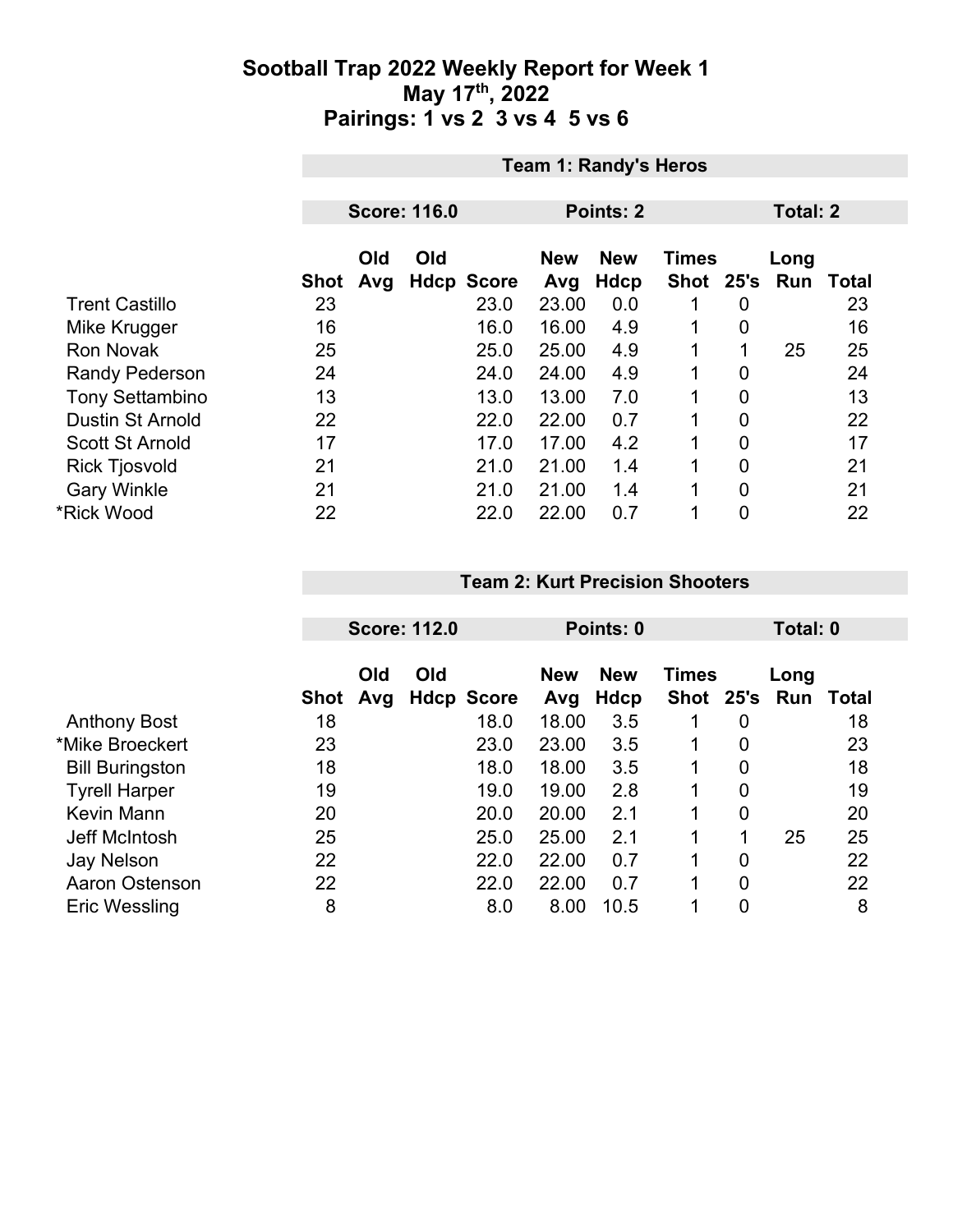|                      |      | <b>Team 3: NTM #1</b> |                     |                   |                   |                    |              |                |                             |    |
|----------------------|------|-----------------------|---------------------|-------------------|-------------------|--------------------|--------------|----------------|-----------------------------|----|
|                      |      |                       | <b>Score: 105.0</b> |                   | <b>Points: 2</b>  |                    |              |                | <b>Total: 2</b>             |    |
|                      | Shot | <b>Old</b><br>Avg     | Old                 | <b>Hdcp Score</b> | <b>New</b><br>Avg | <b>New</b><br>Hdcp | <b>Times</b> |                | Long<br>Shot 25's Run Total |    |
| *Doug Benoit         | 3    |                       |                     | 3.0               | 3.00              | 14.0               |              | $\overline{0}$ |                             | 3  |
| Eddie E              | 24   |                       |                     | 24.0              | 24.00             | 14.0               | 1            | 0              |                             | 24 |
| <b>Keith Keith</b>   | 15   |                       |                     | 15.0              | 15.00             | 5.6                | 1            | $\overline{0}$ |                             | 15 |
| Steve Long           | 21   |                       |                     | 21.0              | 21.00             | 1.4                |              | 0              |                             | 21 |
| <b>Steve Pickett</b> | 20   |                       |                     | 20.0              | 20.00             | 2.1                | $\mathbf 1$  | 0              |                             | 20 |
| <b>Zach Pickett</b>  | 21   |                       |                     | 21.0              | 21.00             | 1.4                | $\mathbf 1$  | 0              |                             | 21 |
| Dennis Robyn         | 18   |                       |                     | 18.0              | 18.00             | 3.5                |              | 0              |                             | 18 |
| Kelly Robyn          | 19   |                       |                     | 19.0              | 19.00             | 2.8                | $\mathbf 1$  | 0              |                             | 19 |
| <b>Todd Robyn</b>    | 14   |                       |                     | 14.0              | 14.00             | 6.3                |              | 0              |                             | 14 |

|                         |    | <b>Team 4: NTM #2</b> |  |                     |            |            |              |                |                     |                |  |  |
|-------------------------|----|-----------------------|--|---------------------|------------|------------|--------------|----------------|---------------------|----------------|--|--|
|                         |    |                       |  |                     |            |            |              |                |                     |                |  |  |
|                         |    | <b>Score: 77.0</b>    |  |                     | Points: 0  |            |              |                | Total: 0            |                |  |  |
|                         |    | Old<br>Old            |  |                     | <b>New</b> | <b>New</b> | <b>Times</b> |                | Long                |                |  |  |
|                         |    |                       |  | Shot Avg Hdcp Score | Avg        | Hdcp       |              |                | Shot 25's Run Total |                |  |  |
| <b>Barb Dorumsgaard</b> | 13 |                       |  | 13.0                | 13.00      | 7.0        |              | $\overline{0}$ |                     | 13             |  |  |
| <b>Cole Galbraith</b>   | 22 |                       |  | 22.0                | 22.00      | 0.7        |              | $\overline{0}$ |                     | 22             |  |  |
| *Ryan Malik             | 15 |                       |  | 15.0                | 15.00      | 5.6        |              | 0              |                     | 15             |  |  |
| <b>Vickie Parks</b>     | 7  |                       |  | 7.0                 | 7.00       | 11.2       |              | $\overline{0}$ |                     | $\overline{7}$ |  |  |
| <b>Keith Pickett</b>    | 20 |                       |  | 20.0                | 20.00      | 21         |              | $\overline{0}$ |                     | 20             |  |  |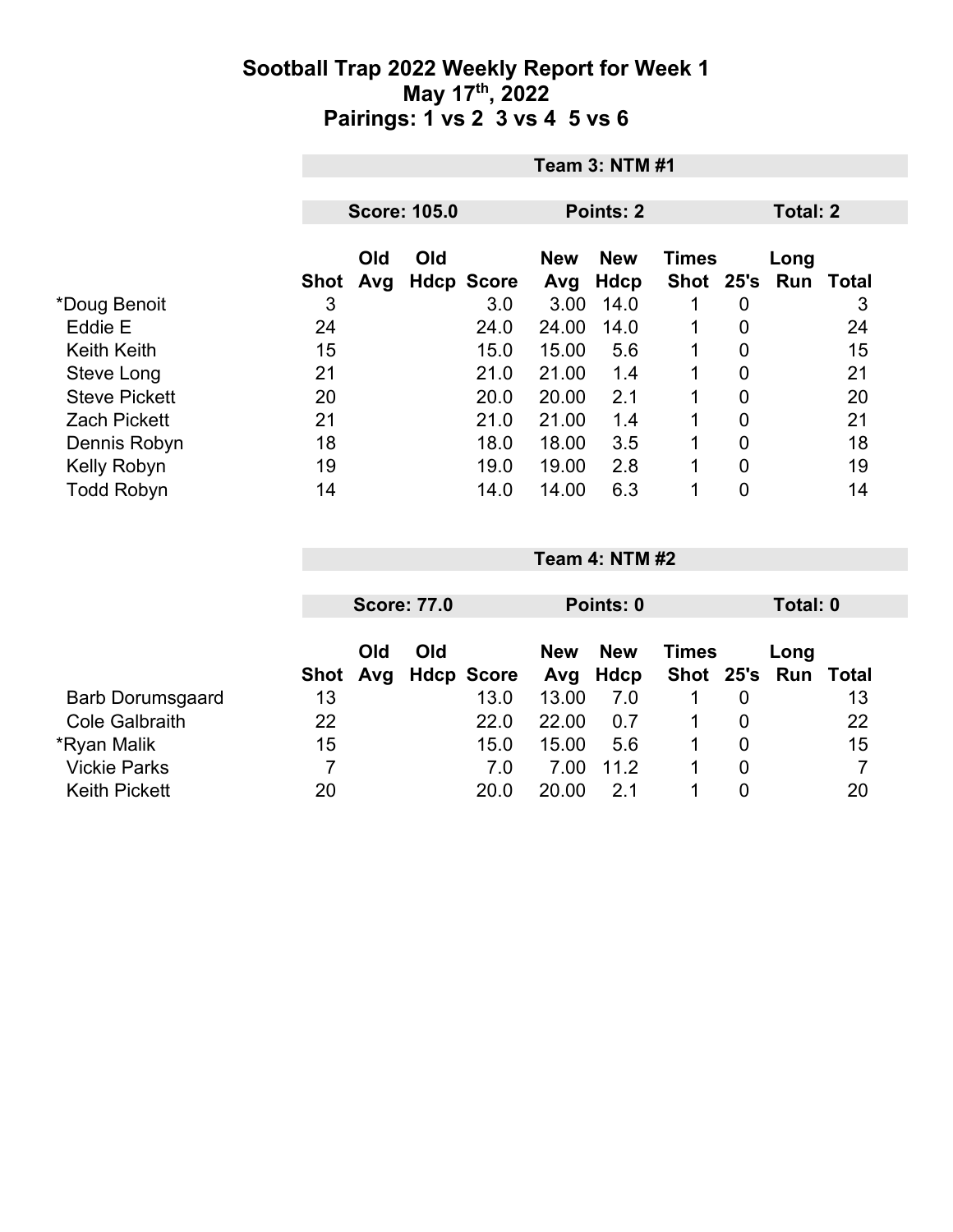|                    |      | <b>Team 5: Northland Cabinets</b> |     |                   |                   |                    |              |                |                             |    |  |
|--------------------|------|-----------------------------------|-----|-------------------|-------------------|--------------------|--------------|----------------|-----------------------------|----|--|
|                    |      | <b>Score: 105.0</b>               |     |                   |                   | Points: 2          |              |                | <b>Total: 2</b>             |    |  |
|                    | Shot | Old<br>Avg                        | Old | <b>Hdcp Score</b> | <b>New</b><br>Avg | <b>New</b><br>Hdcp | <b>Times</b> |                | Long<br>Shot 25's Run Total |    |  |
| Mike Ash           | 19   |                                   |     | 19.0              | 19.00             | 2.8                | 1            | $\mathbf 0$    |                             | 19 |  |
| Peg Beckman        | 8    |                                   |     | 8.0               | 8.00              | 10.5               | 1            | $\overline{0}$ |                             | 8  |  |
| *Jeff Johnston     | 15   |                                   |     | 15.0              | 15.00             | 5.6                | 1            | $\mathbf 0$    |                             | 15 |  |
| <b>Keith Keith</b> | 24   |                                   |     | 24.0              | 24.00             | 5.6                | $\mathbf{1}$ | $\mathbf 0$    |                             | 24 |  |
| Nancy LuJan        | 17   |                                   |     | 17.0              | 17.00             | 4.2                | 1            | $\mathbf 0$    |                             | 17 |  |
| <b>Kevin Mark</b>  | 21   |                                   |     | 21.0              | 21.00             | 1.4                | $\mathbf{1}$ | $\overline{0}$ |                             | 21 |  |
| <b>Mark OBrien</b> | 18   |                                   |     | 18.0              | 18.00             | 3.5                | $\mathbf 1$  | $\mathbf 0$    |                             | 18 |  |
| Mike Pepek         | 19   |                                   |     | 19.0              | 19.00             | 2.8                | 1            | $\mathbf 0$    |                             | 19 |  |
| Dave Sampson       | 21   |                                   |     | 21.0              | 21.00             | 1.4                | $\mathbf{1}$ | $\overline{0}$ |                             | 21 |  |
| Denis Wesenberg    | 20   |                                   |     | 20.0              | 20.00             | 2.1                | 1            | 0              |                             | 20 |  |

| Team 6: League average |     |                                                  |            |            |                   |   |          |   |  |
|------------------------|-----|--------------------------------------------------|------------|------------|-------------------|---|----------|---|--|
|                        |     |                                                  |            |            |                   |   |          |   |  |
| <b>Score: 103.0</b>    |     |                                                  |            | Points: 0  |                   |   | Total: 0 |   |  |
| Old                    | Old | Shot Avg Hdcp Score Avg Hdcp Shot 25's Run Total | <b>New</b> | <b>New</b> | <b>Times</b><br>0 | 0 | Long     | 0 |  |

| Super Shooters: Ron Novak |               | 25 |
|---------------------------|---------------|----|
|                           | Jeff McIntosh | 25 |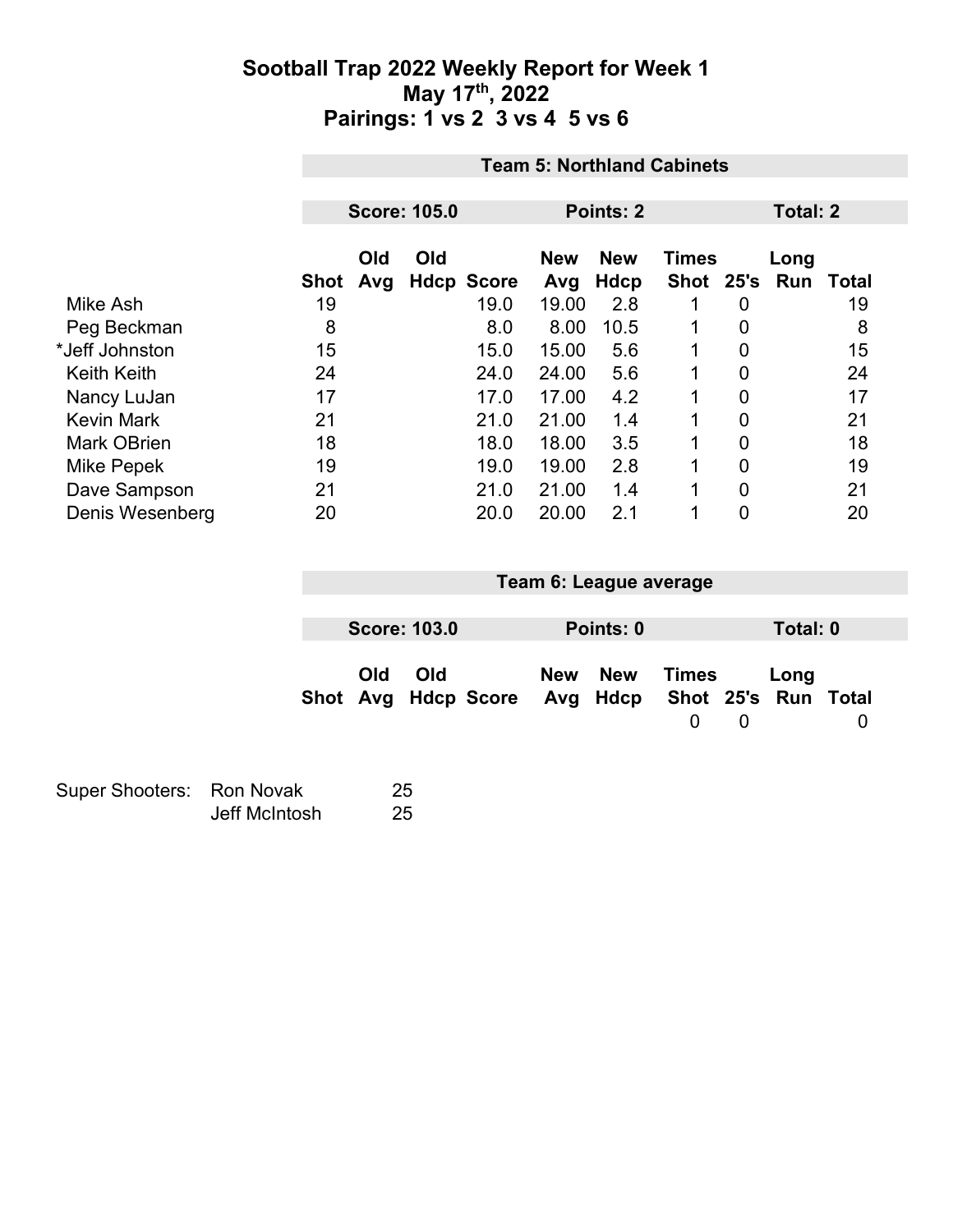## **Sootball Trap 2022 Team Standings through week 1**

| Team 5 | <b>Northland Cabinets</b>      | 2.0 |
|--------|--------------------------------|-----|
| Team 3 | <b>NTM#1</b>                   | 2.0 |
| Team 1 | <b>Randy's Heros</b>           | 2.0 |
| Team 6 | League average                 | 0.0 |
| Team 4 | <b>NTM#2</b>                   | 0.0 |
| Team 2 | <b>Kurt Precision Shooters</b> | 0.0 |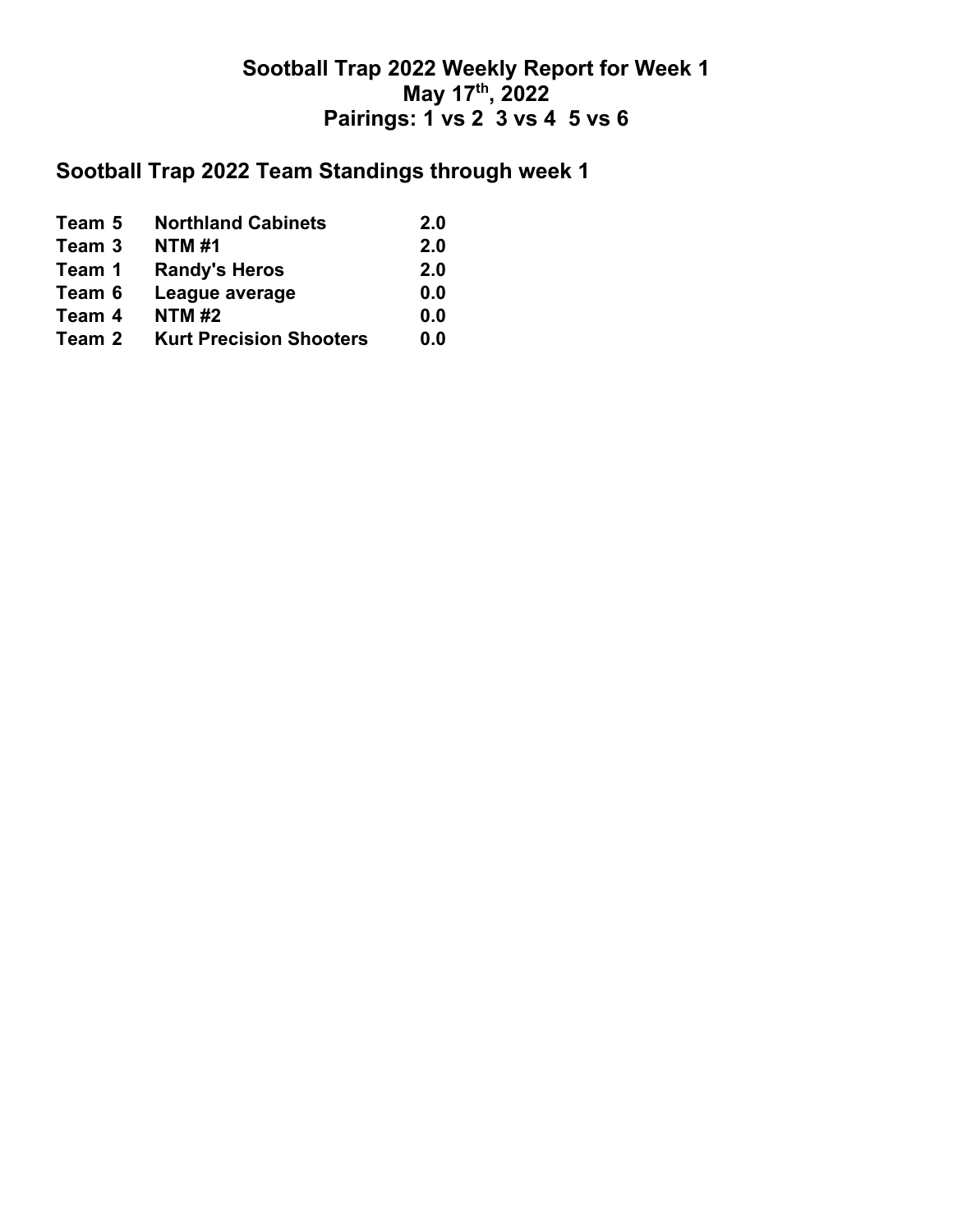# **Sootball Trap 2022 Total Target Leaders Through Week 1**

| Shooter                 | Total |       |   | Avg Rounds Straights Team |                                |
|-------------------------|-------|-------|---|---------------------------|--------------------------------|
| <b>Ron Novak</b>        | 25    | 25.00 | 1 | 1                         | Randy's Heros                  |
| <b>Jeff McIntosh</b>    | 25    | 25.00 | 1 | 1                         | <b>Kurt Precision Shooters</b> |
| <b>Keith Keith</b>      | 24    | 24.00 | 1 | 0                         | <b>Northland Cabinets</b>      |
| <b>Randy Pederson</b>   | 24    | 24.00 | 1 | 0                         | Randy's Heros                  |
| Eddie E                 | 24    | 24.00 | 1 | 0                         | NTM#1                          |
| <b>Mike Broeckert</b>   | 23    | 23.00 | 1 | 0                         | <b>Kurt Precision Shooters</b> |
| <b>Trent Castillo</b>   | 23    | 23.00 | 1 | 0                         | Randy's Heros                  |
| <b>Cole Galbraith</b>   | 22    | 22.00 | 1 | 0                         | <b>NTM #2</b>                  |
| <b>Jay Nelson</b>       | 22    | 22.00 | 1 | 0                         | <b>Kurt Precision Shooters</b> |
| <b>Aaron Ostenson</b>   | 22    | 22.00 | 1 | 0                         | <b>Kurt Precision Shooters</b> |
| <b>Dustin St Arnold</b> | 22    | 22.00 | 1 | 0                         | Randy's Heros                  |
| <b>Rick Wood</b>        | 22    | 22.00 | 1 | 0                         | Randy's Heros                  |
| Dave Sampson            | 21    | 21.00 | 1 | 0                         | <b>Northland Cabinets</b>      |
| <b>Zach Pickett</b>     | 21    | 21.00 | 1 | 0                         | <b>NTM#1</b>                   |
| <b>Kevin Mark</b>       | 21    | 21.00 | 1 | 0                         | <b>Northland Cabinets</b>      |
| <b>Gary Winkle</b>      | 21    | 21.00 | 1 | 0                         | Randy's Heros                  |
| <b>Steve Long</b>       | 21    | 21.00 | 1 | 0                         | NTM #1                         |
| <b>Rick Tjosvold</b>    | 21    | 21.00 | 1 | 0                         | Randy's Heros                  |
| <b>Kevin Mann</b>       | 20    | 20.00 | 1 | 0                         | <b>Kurt Precision Shooters</b> |
| <b>Steve Pickett</b>    | 20    | 20.00 | 1 | 0                         | <b>NTM#1</b>                   |
| <b>Keith Pickett</b>    | 20    | 20.00 | 1 | 0                         | <b>NTM#2</b>                   |
| Denis Wesenberg         | 20    | 20.00 | 1 | 0                         | <b>Northland Cabinets</b>      |
| Kelly Robyn             | 19    | 19.00 | 1 | 0                         | NTM #1                         |
| <b>Mike Pepek</b>       | 19    | 19.00 | 1 | 0                         | <b>Northland Cabinets</b>      |
| <b>Mike Ash</b>         | 19    | 19.00 | 1 | 0                         | <b>Northland Cabinets</b>      |
| <b>Tyrell Harper</b>    | 19    | 19.00 | 1 | 0                         | <b>Kurt Precision Shooters</b> |
| <b>Mark OBrien</b>      | 18    | 18.00 | 1 | 0                         | <b>Northland Cabinets</b>      |
| <b>Bill Buringston</b>  | 18    | 18.00 | 1 | 0                         | <b>Kurt Precision Shooters</b> |
| <b>Anthony Bost</b>     | 18    | 18.00 | 1 | 0                         | <b>Kurt Precision Shooters</b> |
| Dennis Robyn            | 18    | 18.00 | 1 | 0                         | <b>NTM#1</b>                   |
| <b>Scott St Arnold</b>  | 17    | 17.00 | 1 | 0                         | Randy's Heros                  |
| Nancy LuJan             | 17    | 17.00 | 1 | 0                         | <b>Northland Cabinets</b>      |
| Mike Krugger            | 16    | 16.00 | 1 | 0                         | Randy's Heros                  |
| <b>Keith Keith</b>      | 15    | 15.00 | 1 | 0                         | <b>NTM#1</b>                   |
| <b>Ryan Malik</b>       | 15    | 15.00 | 1 | 0                         | <b>NTM #2</b>                  |
| Jeff Johnston           | 15    | 15.00 | 1 | 0                         | <b>Northland Cabinets</b>      |
| <b>Todd Robyn</b>       | 14    | 14.00 | 1 | 0                         | <b>NTM#1</b>                   |
| <b>Tony Settambino</b>  | 13    | 13.00 | 1 | 0                         | Randy's Heros                  |